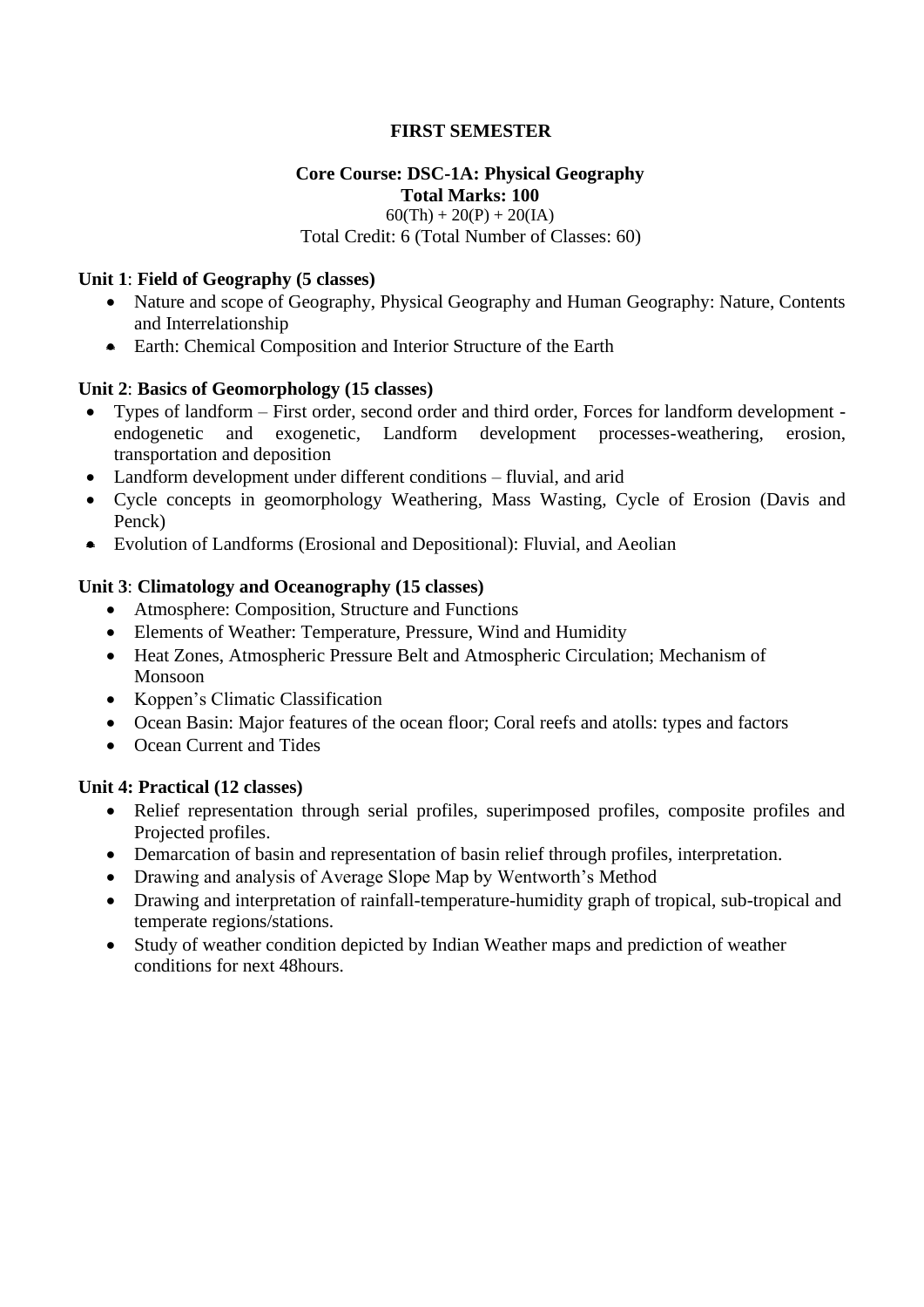## **THIRD SEMESTER**

#### **Core Course: DSC-1C: Human Geography Total Marks: 100**

# $60(Th) + 20(P) + 20(IA)$

#### Total Credit: 6 (Total Number of Classes: 60)

#### **Unit 1: Nature, Scope and Development of Human Geography (12Classes)**

- Meaning, Scope, Branches and Approaches of Human Geography
- Impact of environment on man; Human adaptation to environment: Eskimo, and Bushman; Mode of living and emerging problems in different environments: cold desert, mountain, and plain

#### **Unit 2: Population Geography (12 Classes)**

- Components of population growth; factors influencing distribution and density of population
- Definition, types, and causes and consequences of migration
- Malthus theory of population growth; and Demographic TransitionModel.

#### **Unit 3: Settlement Geography (6 classes)**

- Meaning and scope of settlement geography.
- Factors influencing origin and growth of rural and urban settlements.

#### **Unit 4: Practical (15 Classes)**

- Mapping of major racial groups in the world.
- Mapping of linguistic regions in the world.
- Trend of world population growth
- Age-Sex pyramid
- Mapping Settlement Types and Pattern
- Determination of Spatial Mean and Median Centres of Settlements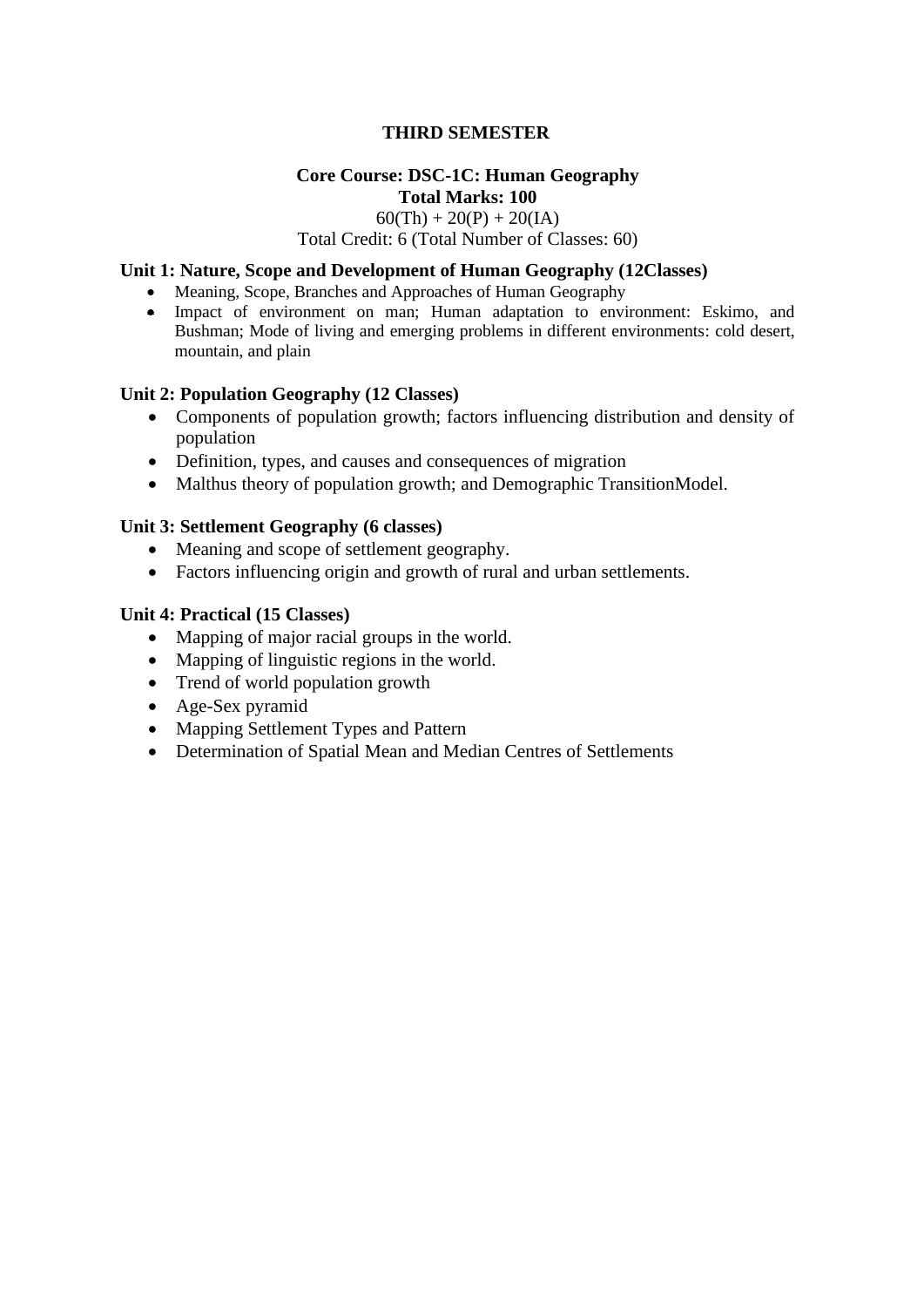## Skill Enhancement Course

## **Skill Enhancement Course: SEC-1: Statistical Methods in Geography Total Marks: 50 -** 40 (Th) + 10 (IA) **Total Credit: 2 (Total Number of Classes: 30)**

### **Unit 1**: **Nature of Geographic Data (18 classes)**

- Use of Data in Geography, Geographical Data Matrix, Significance of Statistical Methods in Geography; Sources of Data, Scales of Measurement (Nominal, Ordinal, Interval, Ratio).
- Tabulation and Descriptive Statistics their use in Geography: Frequencies, Cross Tabulation, Measures of Central Tendency (Mean, Median and Mode) Measures of Dispersion (Range, Standard Deviation and Relative Dispersion)

#### **Unit 2**: **Quantitative Expression of Geographic Data (10 classes)**

- Use of Sampling Technique in Geography, Method of Sampling (Purposive, Random, Systematic and Stratified)
- Correlation (Karl Pearson and Spearman's Rank method) and Regression analysis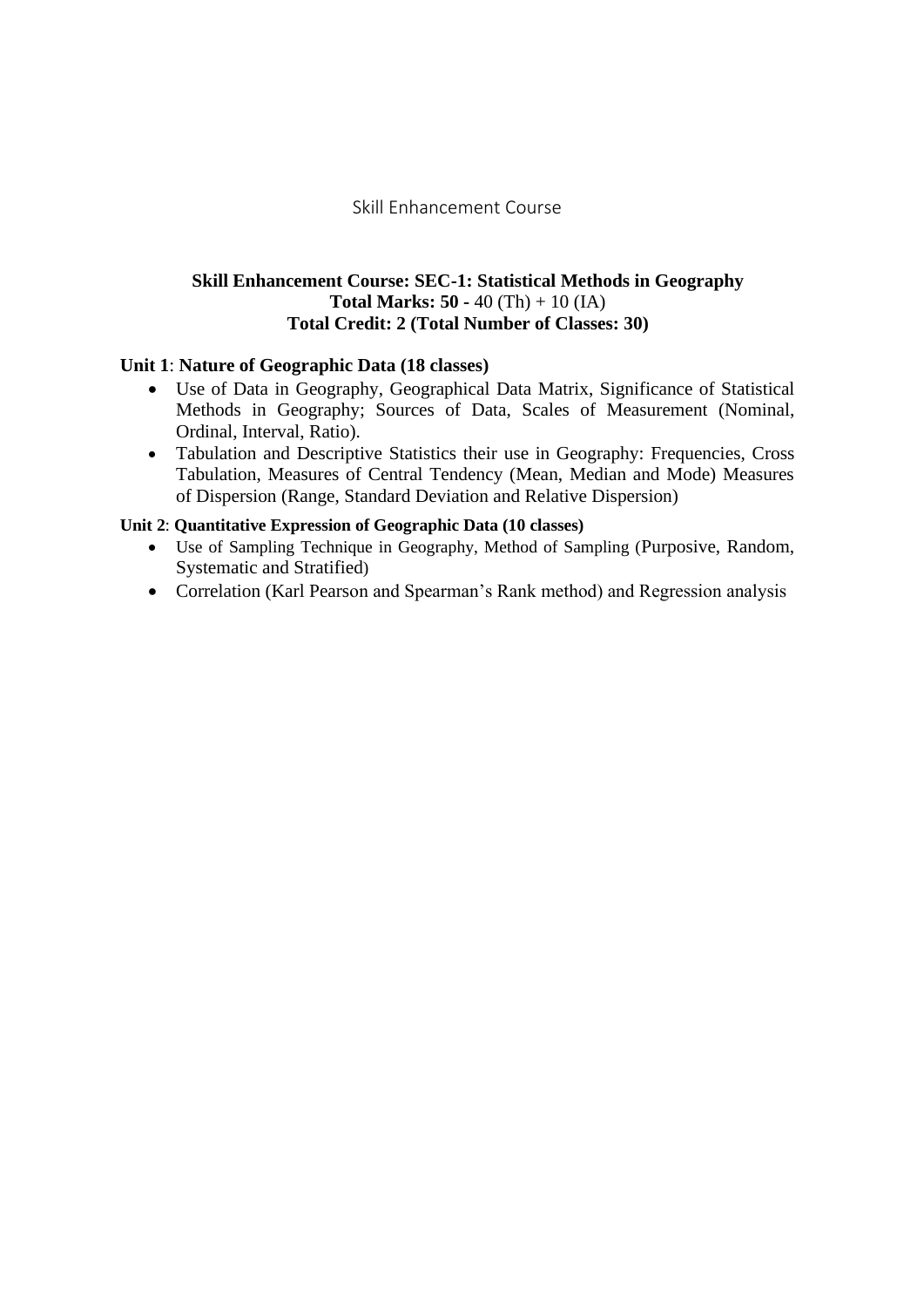## FIFTH SEMESTER

# **Discipline Specific Elective: DSE-1A: Soil and Biogeography Total Marks: 100**

#### $60$ (Th)+20(P)+20(IA)

Total Credit: 6 (Total Number of Classes: 60)

## **Unit 1: Nature and Scope of Soil Geography (15 classes)**

- Definition and Scope of Soil Geography, Soil Formation, Characteristics and Properties
- Soil profile (Soil horizon) their characteristics and significance; factors of soil formation;

## **Unit 2: Soil and Land Management (12 classes)**

- Physical and Chemical properties of soil: Soil texture, Structure and Moiture, Soil colour, pH value, Organic Matter and NPK.
- Processes and Controlling factors of soil erosion

# **Unit 3: Concepts of Biogeography (12 classes)**

- Definition and scope of biogeography, Concept and Components of Biosphere, vertical and horizontal limits of biosphere;
- Concept of Ecology and Ecosystem, Types of Ecosystem, Trophic Structure, Food Chain and Food Web, Energy flow in Ecosystem.
- Concept of biodiversity, its types and conservational issues, Nature and distribution of biodiversity in N.E. India and Assam; Man as an agent of environmental/ecologicalchange

## **Unit 4: Practical (12 classes)**

- Construction and interpretation of soil profile with the data derived from the field (college campus/ river site/ foot hill,etc.)
- Drawing and interpretation of soil map of India/North East India
- Mapping of vegetation of India/north east India, Representation of soil-vegetation relationship along selected cross-section of India and North-East India Biogeographic regions of the world
- Mapping of the national parks and sanctuaries of India with the major species therein.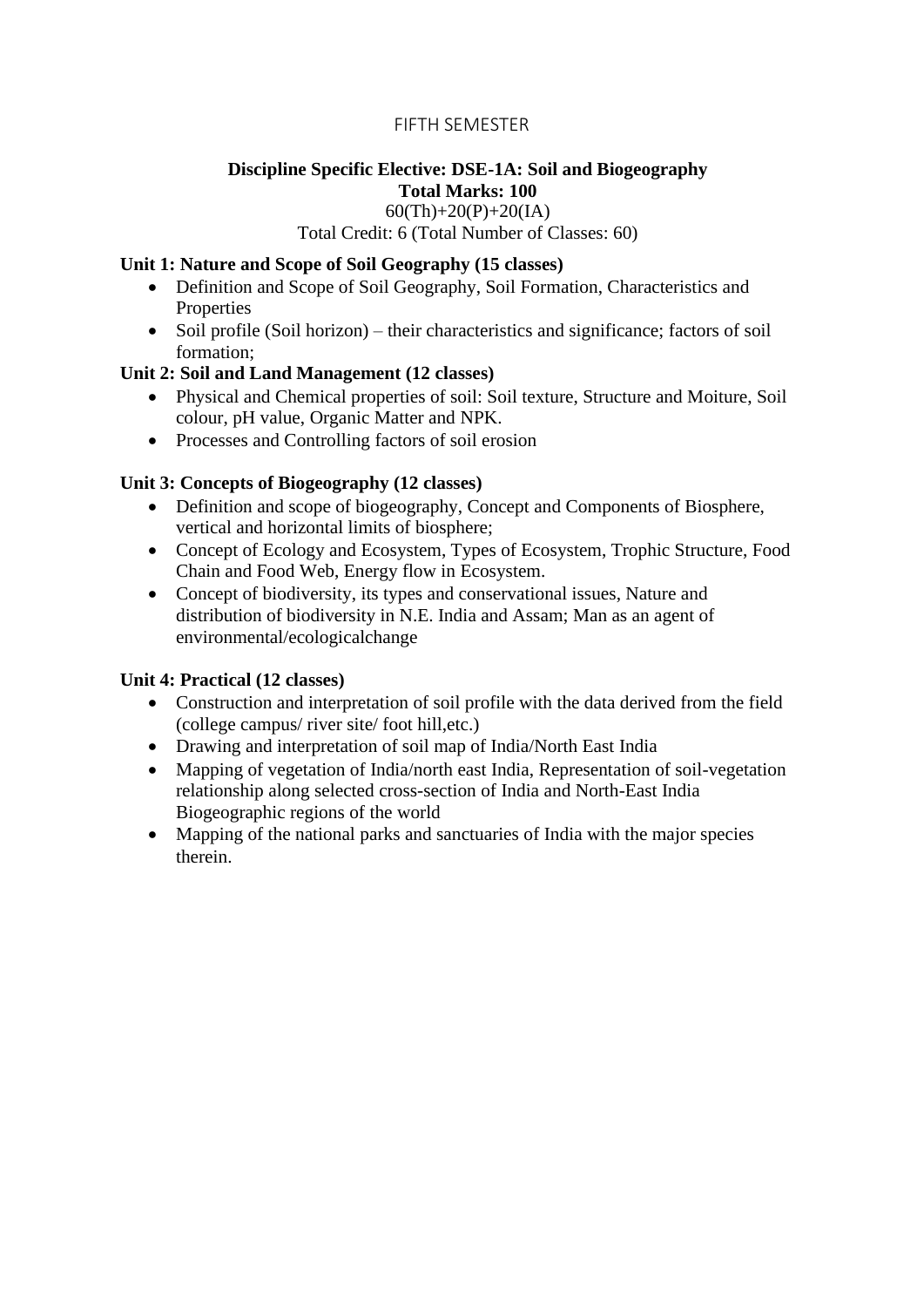**(Same changes to be made as in Core Course: DSC-1A: Physical Geography for 1st Semester)**

**Generic Elective: GE-1: Physical Geography Total Marks: 100**

 $60(Th) + 20(P) + 20(IA)$ 

Total Credit: 6 (Total Number of Classes: 60)

# **Unit 1**: **Field of Geography (5 classes)**

- Nature and scope of Geography, Physical Geography and Human Geography: Nature, and Contents and Interrelationship.
- Earth: Chemical Composition and Interior Structure of the Earth

# **Unit 2**: **Basics of Geomorphology (15 classes)**

- Types of landform First order, second order and third order, Forces for landform development - endogenetic and exogenetic, Landform development processesweathering, erosion, transportation and deposition
- Landform development under different conditions fluvial, and arid
- Cycle concepts in geomorphology Weathering, Mass Wasting, Cycle of Erosion (Davis and Penck).
- Evolution of Landforms (Erosional and Depositional): Fluvial, and Aeolian

# **Unit 3**: **Climatology and Oceanography (15 classes)**

- Atmosphere: Composition, Structure and Functions
- Elements of Weather: Temperature, Pressure, Wind and Humidity
- Heat Zones, Atmospheric Pressure Belt and Atmospheric Circulation; Mechanism of Monsoon
- Koppen's Climatic Classification
- Ocean Basin: Major features of the ocean floor; Coral reefs and atolls: types and factors
- Ocean Current and Tides

# **Unit 4: Practical (12 classes)**

- Relief representation through serial profiles, superimposed profiles, composite profiles and Projected profiles.
- Demarcation of basin and representation of basin relief through profiles, interpretation.
- Drawing and analysis of Average Slope Map by Wentworth's Method
- Drawing and interpretation of rainfall-temperature-humidity graph of tropical, sub-tropical and temperate regions/stations.
- Study of weather condition depicted by Indian Weather maps and prediction of weather conditions for next 48hours.